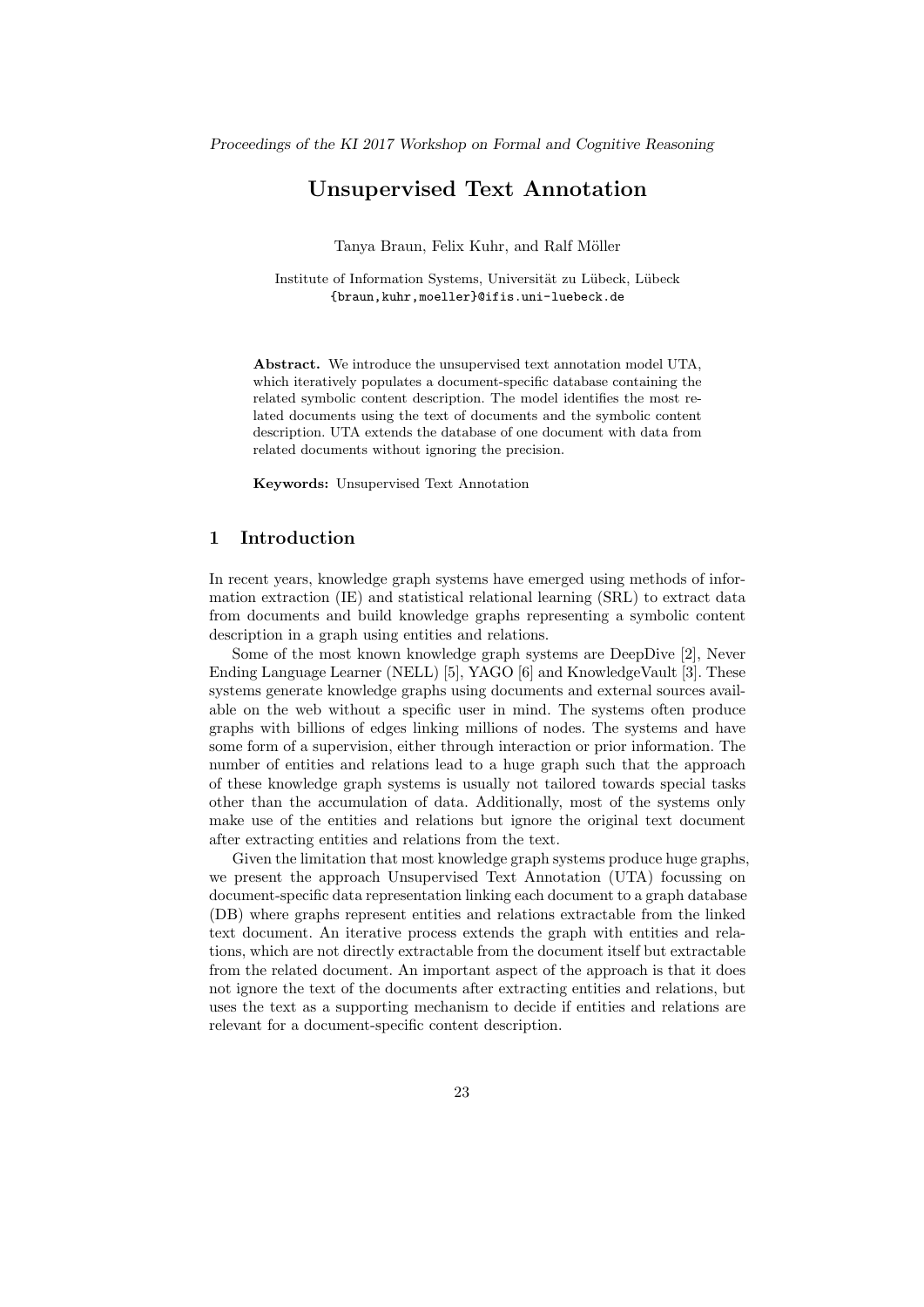UTA employs methods from IE and SRL to address the following problems: (i) Adding entities and relations to document specific DBs by hand is timeconsuming. (ii) Association is complex as it has to add relevant entities and relations without adding irrelevant data to achieve high precision and recall. Precision and recall compare the document-specific DBs against the DBs built by human text annotators.

To handle the first problem, we use IE techniques to extract entities and relations for documents. For the second problem, we work on a small subset of documents to enrich a document specific DB using topic modeling techniques to identify related documents. Instead of simply adding entities and relations to the DB, we perform a text segment analysis of the text segments. Two documents, sharing the same entities, might contain content about two completely different subjects. Only if the two text segments are similar, the entities and relations of related documents extend the DB.

Thus, UTA contains an algorithm that first identifies for each document other related documents and second extracts entities and their relations from the documents to extend the document-specific DB with relevant data. To generate a document-specific DB, we need to (i) extract entities and corresponding relations from documents, (ii) perform localization of entities and relations within the text document, (iii) enrich a document-specific DB with data from related documents. We name data from related documents as associative data.

The remainder of this paper is structured as follows. We first introduce background information on topic modeling techniques and information extraction. We then present the algorithm to generate and extend document specific graphs. Next, we provide a case study to show the potential of the unsupervised text annotation approach. Last, we present a conclusion.

## 2 Preliminaries

This section presents latent Dirichlet allocation (LDA) topic model and brief information about IE.

Topic Modeling Techniques Topic modeling techniques learn topics from a collection of documents and calculate for each of the documents a topic probability distribution (aka topic proportions). Topics represent co-occurring words of the documents but have no high-level description, like sports or film-industry. LDA [7] is a well known generic topic model providing good results while being relatively simple. It uses a bag of words approach simplifying documents and topics depend only on a document's word frequency distribution. For a document  $d$ , LDA learns a discrete probability distribution  $\theta(d)$  that contains for each topic  $k \in \{1, \ldots, K\}$  a value between 0 and 1. The sum over all K topics for d is 1. To find similar documents we use the Hellinger distance [9] measuring the distance between two probability distributions. Given two topic proportions  $\theta_{d_i}$ and  $\theta_{d_j}$  for documents  $d_i$  and  $d_j$ , the Hellinger distance  $H(\theta_{d_i}, \theta_{d_j})$  is given by  $\sum_{k=1}^K \left(\sqrt{\theta_{d_i,k}} - \sqrt{\theta_{d_j,k}}\right)^2$  where k refers to the topics in the documents.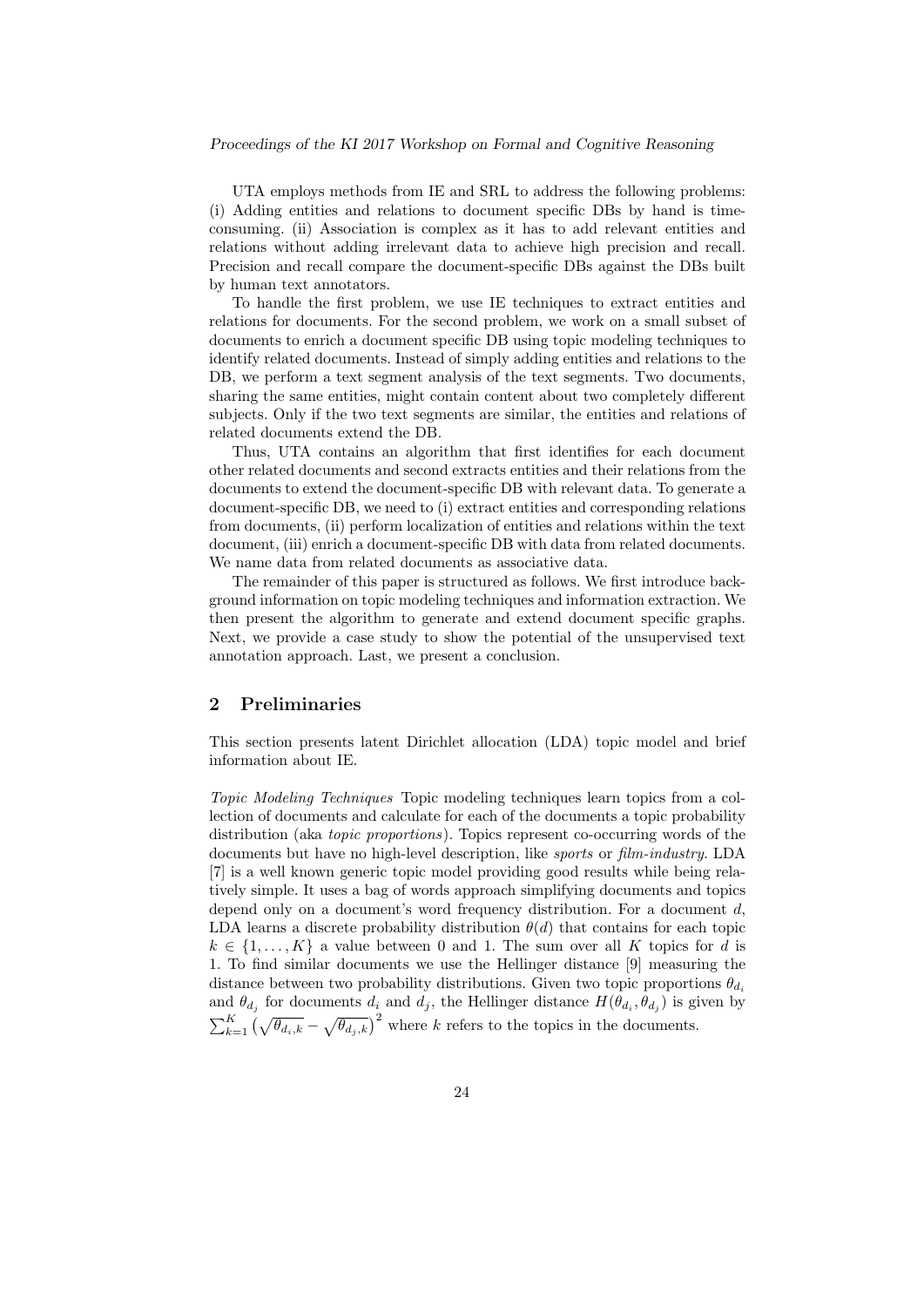Information Extraction IE, a subdomain of natural language processing, refers to methods that extract entities and their relations from text. Two main tasks of an IE system are named-entity recognition and relation extraction. A possible outcome of an IE system is a set of Resource Description Framework (RDF) triples containing the extracted entities and relations for a document. Identifying entities and relations within arbitrary long sentences containing subordinate clauses and other grammatical structures makes the task difficult.

An example IE system is the OpenIE library from Stanford based on [1]. The IE system consists of two stages: (i) Learn a classifier to split sentences of text documents into shorter utterances. (ii) Apply natural logic to further shorten the utterances in a way such that the shortened utterances can be mapped to OpenIE triples representing subject, predicate, and object.

## 3 Unsupervised Text Annotation

This section presents a formal description of the unsupervised text annotation approach, which extracts entities and relations directly from a text document and enriches the DB with data from related documents. We use the term local DB to refer to a document-specific graph representing a content description. We distinguish between (i) *extractable data*, which is directly extractable from the text of a document (ii) associative data, which is part of another document's local DB, and (iii) *inferred data*, which is not part of any local DB and therefore, new at a global level. The overall objective of UTA is to iteratively enrich local DBs with data from other documents from the same document corpus.

Definition 1 (Document corpus): Let d be a document and  $\{d_i\}_{i=0}^n$  be a set of *n* documents, then *D* is the document corpus representing the set  $\{d_i\}_{i=0}^n$ .

Each document  $d_i$  in  $\mathcal D$  links to a *local DB*  $g_i$ , where  $g_i$  is a graph representing the entities and relations between the entities.

Definition 2 (Graph): A graph is a pair  $g = (V, E)$  consisting of a set of V and  $E$ , where the elements of  $V$  are vertices, representing entities, and the elements of E are edges, representing relations between entities. Edge  $e = (u, v, r, l)$ presents a relation r between vertices u and v and contains the localization  $l$ . The localization  $l$  refers to the text segment of the corresponding document containing the entities and relation.

Enriching a DB  $g_i$  of document  $d_i$  is the process of extending  $g_i$  with data from related documents. The *global DB G* of  $D$  is given by the union of all local DBs  $\cup_{i\in\mathcal{D}} G_i$ .

For a document  $d_i \in \mathcal{D}$  and  $g_i \in \emptyset$  adding data to  $g_i$  requires the following steps (i) remove  $d_i$  from  $\mathcal{D}$ , (ii) obtain entities and their relations from  $d_i$  using IE techniques, (iii) localization of entities and relations to the corresponding position in the text of  $d_i$ , (iv) identification of documents  $D^{d_i}$  which are related to  $d_i$ , (v) enrich  $g_i$  with data from  $G^{d_i}$ , (vi) return  $d_i$  to  $\mathcal{D}$ .

Corpus  $D$ , and thereby global DB  $\mathcal{G}$ , is bound to become too large at some point. Thus, for enriching  $g_i$ , only a subset  $D^d \subseteq \mathcal{D}$  of documents related to  $d_i$ is selected to enrich the DB  $g_i$ .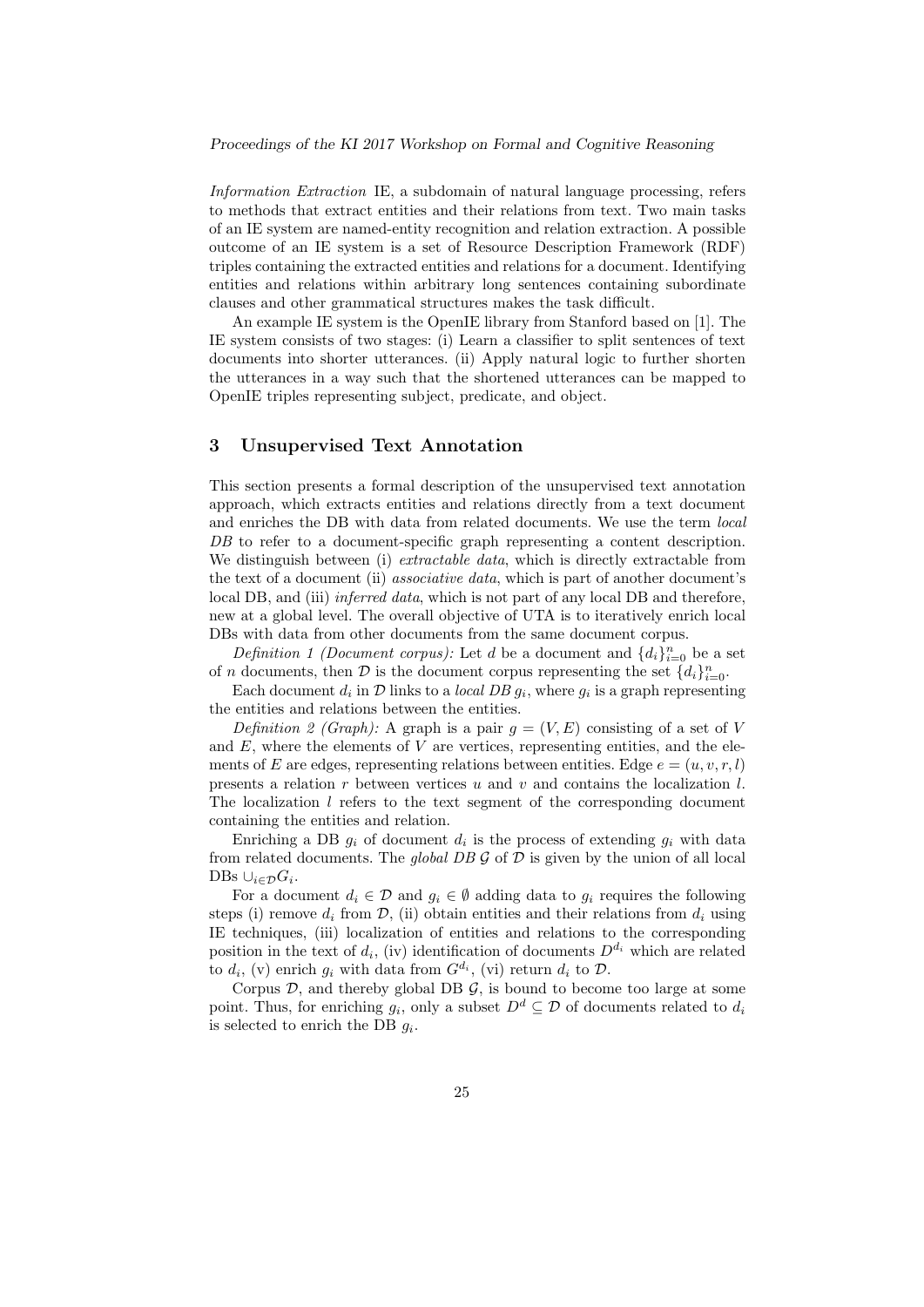| <b>Algorithm 1</b> Iterative Database Construction |
|----------------------------------------------------|
| while true do                                      |
| $remove(D, d_i)$                                   |
| if $g_i = \emptyset$ then                          |
| $g_i \leftarrow IE(d_i)$                           |
| end if                                             |
| $D^d \leftarrow select(\mathcal{D}, d)$            |
| $G^d \leftarrow \bigcup_{j \in \mathcal{D}^d} g_j$ |
| $g_i \leftarrow enrich(G_i^d, g_i)$                |
| $add(\mathcal{D}, d_i)$                            |
| end while                                          |

Algorithm 1 shows a pseudo code description of the iterative DB construction with procedures select( $\mathcal{D}, d$ ) and enrich( $G^d, g$ ) for selecting  $D^d$ , and enriching the DB g of document d with data from  $D^d$ . We reach a fix point where, unless we add new data through a new document, no changes in the local DBs occur.

The following sections detail about identifying related documents and enriching documents' DBs.

#### 3.1 Document Selection

The selection of documents consists of two parts, (i) identifying similar documents for document d using matching techniques and (ii) building a set  $D<sup>d</sup>$  from matching documents.

Document Matching Enriching  $d_i$ 's DB  $g_i$  with data from other DBs  $g_i$  requires the identification of documents containing content matching the content of current document  $d_i$  with respect to the following aspects: (i) similarity in topic proportions, (ii) subgraph isomorphism between graph  $g_i$  and  $g_j$ .

Both matching techniques produces a set of documents,  $D^{\tilde{d}, top}$  and  $D^{d, iso}$ .  $D^d$  represents the union of both,  $D^{d, top}$  and  $D^{d, iso}$ . For both techniques, we specify assumptions and selection criteria.

The first technique, *similarity in topic proportions*, uses the text of documents. We assume that two documents sharing similar topic proportions contain content of related topics. Thus, one's DB might enrich the other's DB. Document  $d_j$  is part of  $D^{d, top}$  if  $H(\theta_d, \theta_{d_j}) < t_1$ . Adding new documents to the corpus  $\mathcal D$ changes the topics. Hence, an update of topics and topic proportions is required after the document corpus is extended with new documents.

The second matching technique performs comparison on the level of local DBs. We assume that related documents share entities and relations, i.e., have the same vertices or edges, and thus, contain information of interest for the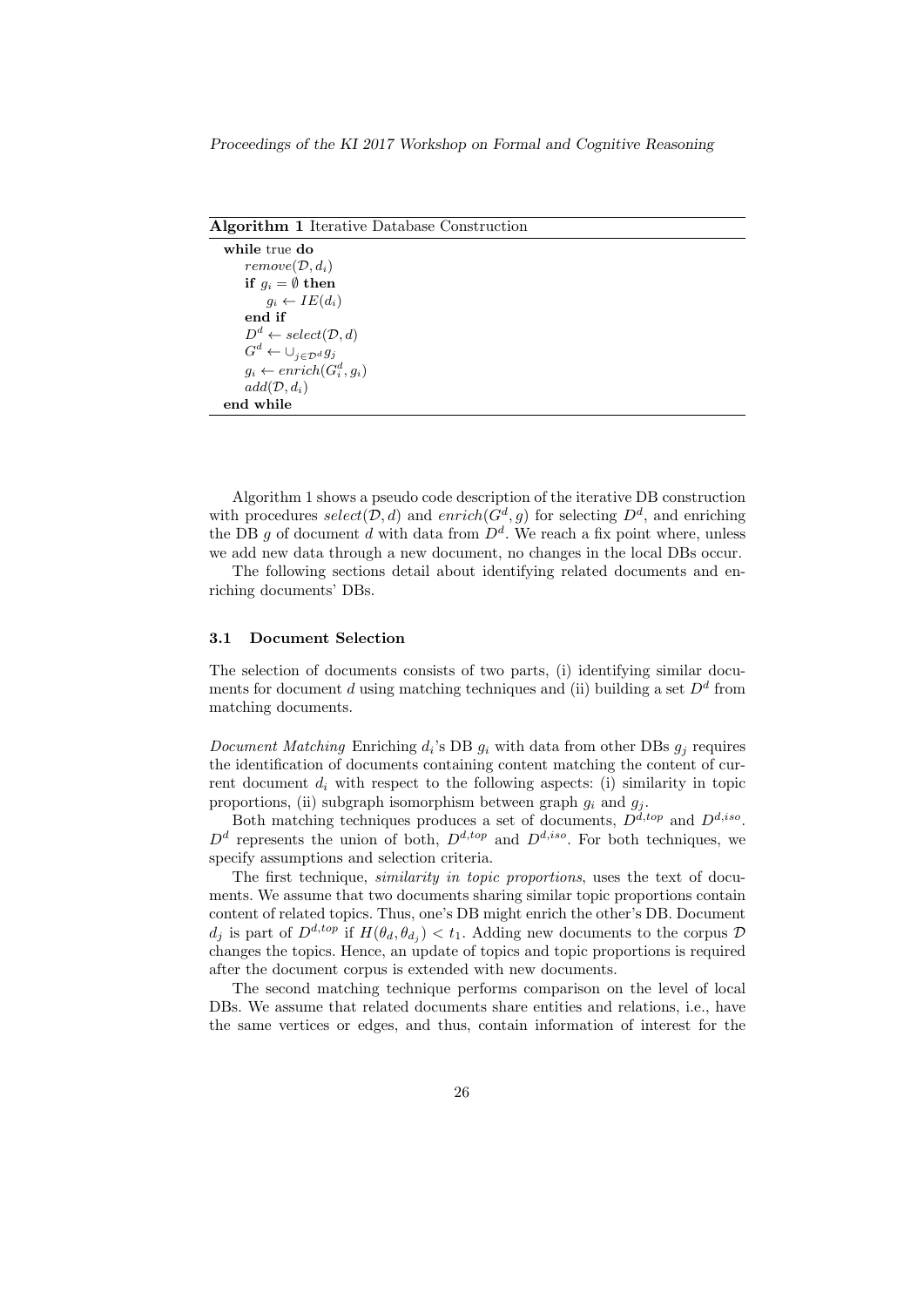other. We adopt a heuristic based on the Jaccard index to decide if a document  $d_i$  is relevant for another document  $d_i$ . The Jaccard index for two local DBs  $g_i$ and  $g_j$  is given by  $J(g_i, g_j) = \frac{|g_i \cap g_j|}{|g_i \cup g_j|}$ . We use J with DBs as inputs meaning, we compare DB elements for equality. For  $J$ , we exclude the text segment localization variable l from all edges and consider partial overlaps of vertices and edges within the graphs representing the DBs. Given two edges  $e' := (u', v', r', l')$ and  $e^{\prime\prime} := (u^{\prime\prime}, v^{\prime\prime}, r^{\prime\prime}, l^{\prime\prime}),$  we say  $e^{\prime}$  and  $e^{\prime\prime}$  have a full overlap (and are equal) iff  $u' = u''$ ,  $v' = v''$ , and  $r' = r''$ . A partial overlap occurs if a non-empty subset of vertices (entities) and edges (relations) overlap. We incorporate the different overlaps using weights. A full overlap receives the weight  $w_3 = 1.0$ , a two-entity overlap the weight  $w_2 = 0.75$ , a two-component overlap consisting of one entity and one relation receives the weights  $w_1 = 0.5$ , and a one-component overlap the weight  $w_0 = 0.25$ . Given two DBs  $g_i$  and  $g_j$ , let  $n_3$ ,  $n_2$ ,  $n_1$ , and  $n_0$  denote the number of elements with a full, a two-entity, a two-component, and a one-component overlap respectively. We add document  $d_i$  to  $D^{d_i,iso}$  if  $J(g_i, g_j) = \frac{n}{|g_i|+|g_j|-n} > t_2, n = n_3 \cdot w_3+n_2 \cdot w_2+n_1 \cdot w_1+n_0 \cdot w_0.$  For  $g_j$ to have data to add to  $g_i, g_j \supset g_i$  has to hold. Using the Jaccard index allows an identification of a set of documents in  $D^{d,iso}$  which can enrich the DB of document d.

#### 3.2 Database Enrichment

In the previous section, we have shown how to select documents  $D<sup>d</sup>$  potentially enriching the DB q of d. This subsection explains how to enrich q using the DBs  $G<sup>d</sup>$  belonging to the matching documents  $D<sup>d</sup>$  and focussing on both, high precision and high recall, comparing the document-specific DBs against the DBs built by human text annotators.

Potential associative data for DB  $g$  of document  $d$  is the data in  $G^d$  that is not already in g. For adding associative data, we are interested in  $G^d \setminus \{g\}.$ Unfortunately,  $G^d \setminus \{g\}$  may be very large if  $D^d$  is large. Simply adding all data from  $G<sup>d</sup>$  not in q extends q to a large DB containing data not closely related to  $d$ . Consequently, the precision would be very low. Circumventing additions of irrelevant data to  $g$  requires filtering techniques. The following steps filter data in  $G^d$ : (i) Build a set  $G'^d$  of candidate data. Given  $G^d$ , candidate data  $e_{d_i}$ of document  $d_i$  is a relation r between two entities u and v, where relation r appears in at least n DBs of  $G^d$  or the text segment related to l of  $e_{d_i}$  has a high similarity to the text segments of  $l'$  from  $e_{d_i}$ .

(ii) Rank the elements from  $G'^d$  according to their relevance factor for d and add the elements with high relevance factor to g.

The relevance factor is defined by:

$$
RF(e_{d_j}) = (1 - H(\theta_{d_i}, \theta_{d_j})) \cdot J(g_i, g_j) \cdot f(t(G^d)),
$$

where  $H(\theta_{d_i}, \theta_{d_j})$  is the Hellinger Distance,  $J(g_i, g_j)$  the Jaccard index, and  $f(t(G<sup>d</sup>))$  the frequency of a relation between relations in the domain of two related documents  $d_i$  and  $d_j$ .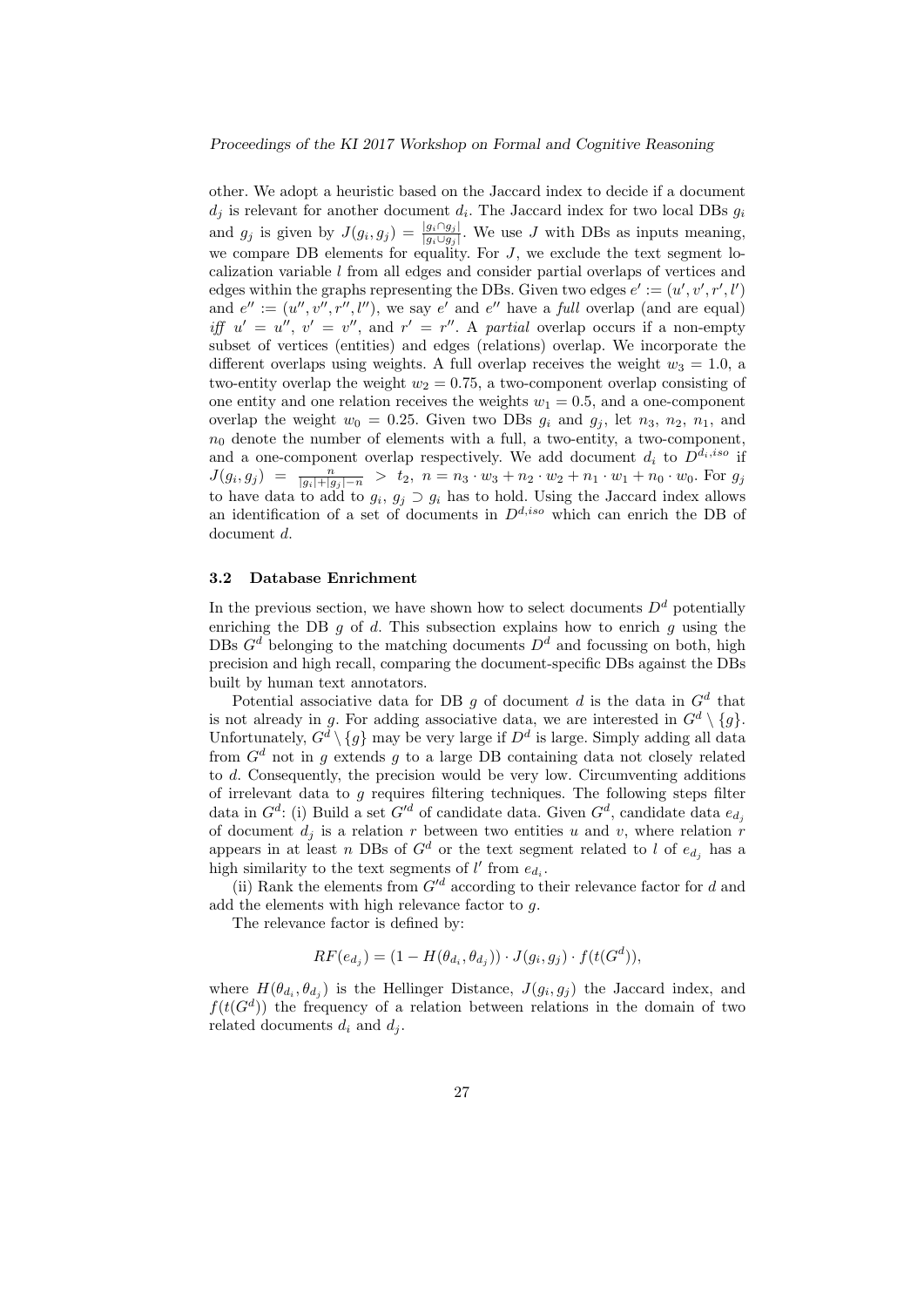### 4 Case Study

This section presents a short case study of UTA linking each document to a specific DB and filling the database with entities and relations directly extractable from the document as well as associative data from related documents. The case study portrays an iterative DB construction. The goal is to identify entities and relations for a Wikipedia article without extracting entities and relations directly from the article itself.

uta is a Java program implementing the approach of UTA using the library MALLET [8] for topic modeling with the following parameters: (i)  $\alpha = 0.01$ , (ii)  $\beta =$ 0.01, (iii) topics  $k = 100$ , and (iv) number of iterations for the model in MALLET  $= 1000.$ 

uta selects documents from  $D$  and adds them to  $D<sup>d</sup>$  having a similarity in topic proportions to document d of  $H(\theta_d, \theta_d) < t_1$ , where  $t_1$  is 0.8. The thresholds  $t_2$  for the Jaccard Index  $J(G, G_j)$  is set to 0.2.

#### 4.1 Document Corpus Preparation

uta uses data from DBpedia [4] storing structured information as RDF triples and link them to each article in Wikipedia with a set of RDF triples. The triples from DBpedia serve as the ground truth.

The test corpus  $D$  contains 100 Wikipedia articles where each article has a link to the corresponding empty DB. The articles are about the automotive domain with a connection to the German car brand BMW. uta extracts the text of the Wikipedia articles and uses a parser to exclude HTML tags. Then, uta creates for each article an object containing the text of the article.

Having the corpus  $D$ , containing all documents, we use MALLET to pre-process text documents by (i) lowercasing all characters, (ii) tokenizing the result, and (iii) eliminating tokens part of a stop-word list which contains 524 words. After pre-processing,  $u$ ta randomly gets a document  $d$  from the corpus and generates a topic model for the remaining documents  $\mathcal{D} \setminus \{d\}$ . uta estimates the topic proportions for each document using MALLET. Afterwards, uta links the text with the topic proportions.

### 4.2 Iterative DB Construction

uta performs the following steps to iteratively fill the document-specific DB  $q$  of document d: (i) Estimate d's topic proportion  $\theta_d$ , (ii) identify documents which are similar to d using the Hellinger distance and add them to  $D<sup>d</sup>$ , (iii) identify similar documents by searching for isomorph subgraphs of g in  $\mathcal{G} \setminus \{g\}$ . After applying IE techniques to extract *extractable data*, uta extends the DB of each document in the iterative fashion by adding new data from other DBs. Associative data might be a suitable symbolic content description but we evaluate uta's performance against the annotations of a human annotator who often adds different data to a document's DB.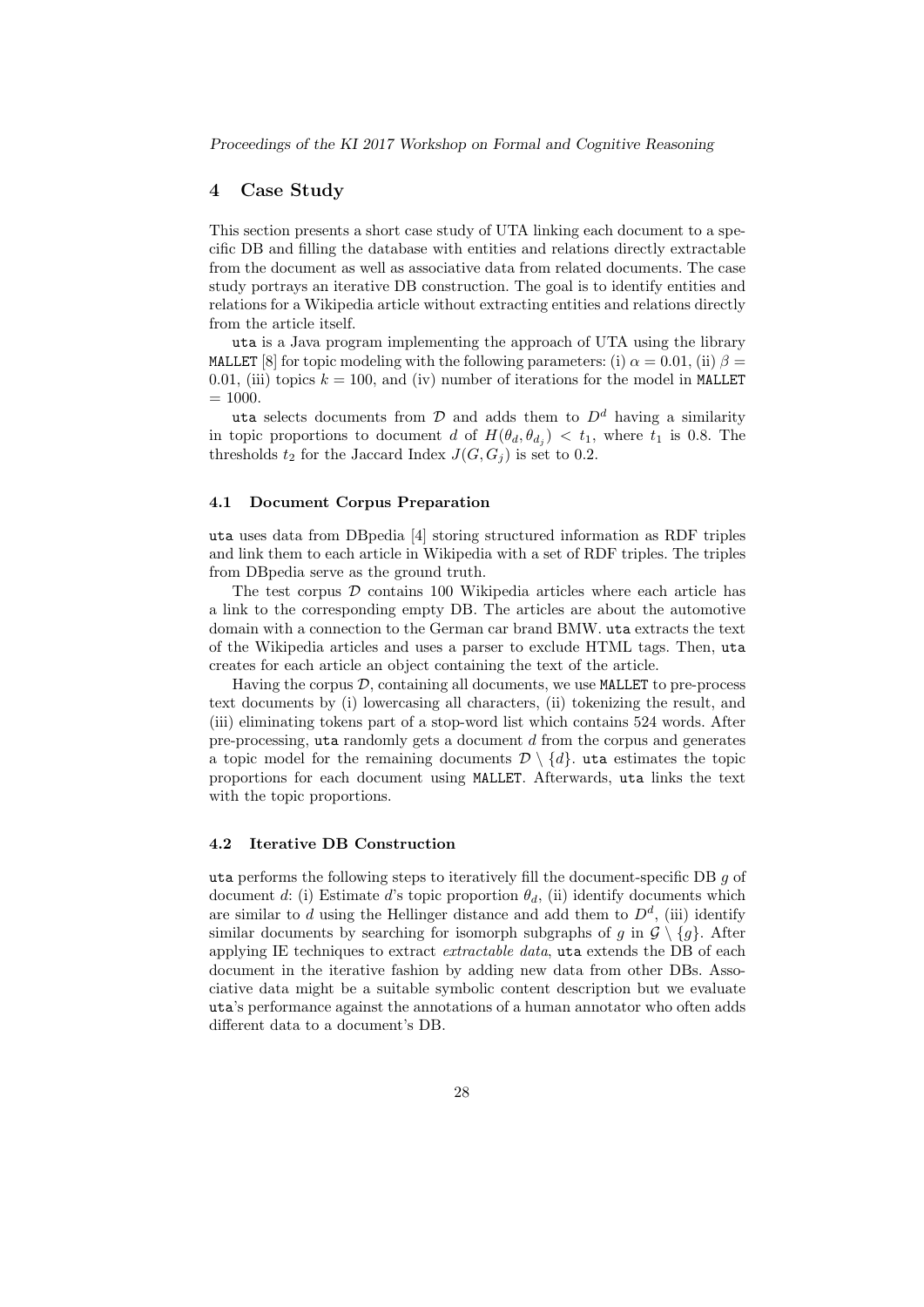

Fig. 1: Iterative KB construction of all 100 documents of the corpus D. The left plot presents the precision of uta. Right plot presents the recall.

We perform for all 100 documents the iterative KB construction and present the precision and recall as Box plots in Figure 1. For most documents, the IE process was unable to extract all entities and relations. For some documents, the IE process was unable to extract any entity. Hence, the lower bound in the Box plots is 0 in Figure 1. For some documents, we have a precision of 0.6 and a recall of 0.29. In average, the precision of uta is 0.24 and the recall 0.11. uta reaches a fixed point at the latest after 15 iterations.

## 5 Conclusion

We present an unsupervised text annotation approach which links each document to a graph database containing entities and relations representing a content description. Each database represents data that is directly extractable from the document itself and data that is iteratively obtained from related documents. The performance of UTA depends on the number of topics, the two thresholds for the Hellinger distance and the Jaccard index, and the quality of information extraction techniques. UTA shows potential in being able to generate a symbolic content description in an unsupervised fashion for documents, but requires improvements to achieve higher precision and recall.

UTA can be used from knowledge graph systems to link documents with a corresponding symbolic content description containing extractable and associative data.

We are interested in extending UTA to an approach taking an arbitrary query as input and responding with a set of documents answering the query. This approach requires the linking of documents and the corresponding symbolic document description.